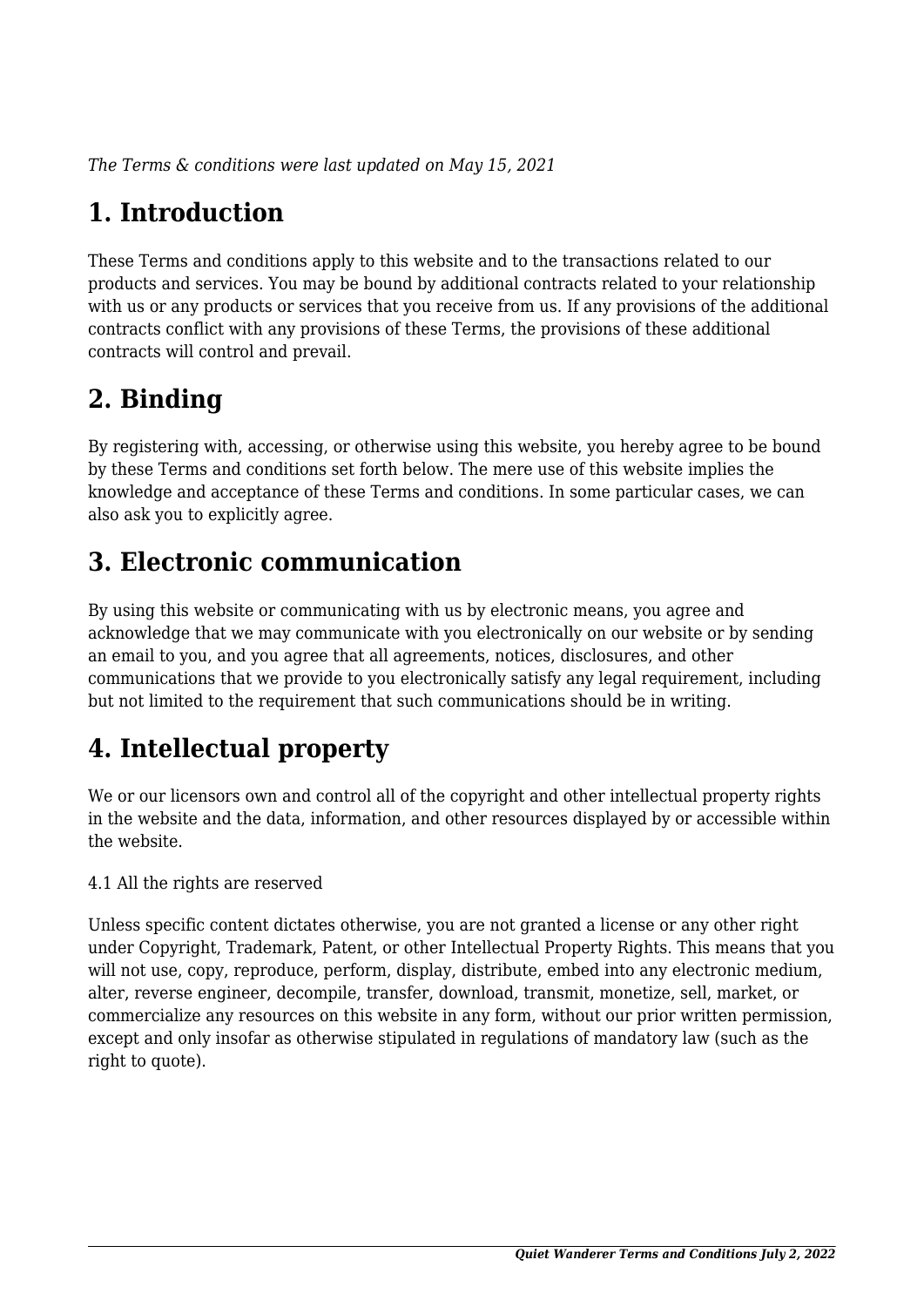# **5. Newsletter**

Notwithstanding the foregoing, you may forward our newsletter in the electronic form to others who may be interested in visiting our website.

# **6. Third-party property**

Our website may include hyperlinks or other references to other party's websites. We do not monitor or review the content of other party's websites which are linked to from this website. Products or services offered by other websites shall be subject to the applicable Terms and Conditions of those third parties. Opinions expressed or material appearing on those websites are not necessarily shared or endorsed by us.

We will not be responsible for any privacy practices or content of these sites. You bear all risks associated with the use of these websites and any related third-party services. We will not accept any responsibility for any loss or damage in whatever manner, however caused, resulting from your disclosure to third parties of personal information.

#### **7. Responsible use**

By visiting our website, you agree to use it only for the purposes intended and as permitted by these Terms, any additional contracts with us, and applicable laws, regulations, and generally accepted online practices and industry guidelines. You must not use our website or services to use, publish or distribute any material which consists of (or is linked to) malicious computer software; use data collected from our website for any direct marketing activity, or conduct any systematic or automated data collection activities on or in relation to our website.

Engaging in any activity that causes, or may cause, damage to the website or that interferes with the performance, availability, or accessibility of the website is strictly prohibited.

# **8. Idea submission**

Do not submit any ideas, inventions, works of authorship, or other information that can be considered your own intellectual property that you would like to present to us unless we have first signed an agreement regarding the intellectual property or a non-disclosure agreement. If you disclose it to us absent such written agreement, you grant to us a worldwide, irrevocable, non-exclusive, royalty-free license to use, reproduce, store, adapt, publish, translate and distribute your content in any existing or future media.

# **9. Termination of use**

We may, in our sole discretion, at any time modify or discontinue access to, temporarily or permanently, the website or any Service thereon. You agree that we will not be liable to you or any third party for any such modification, suspension or discontinuance of your access to, or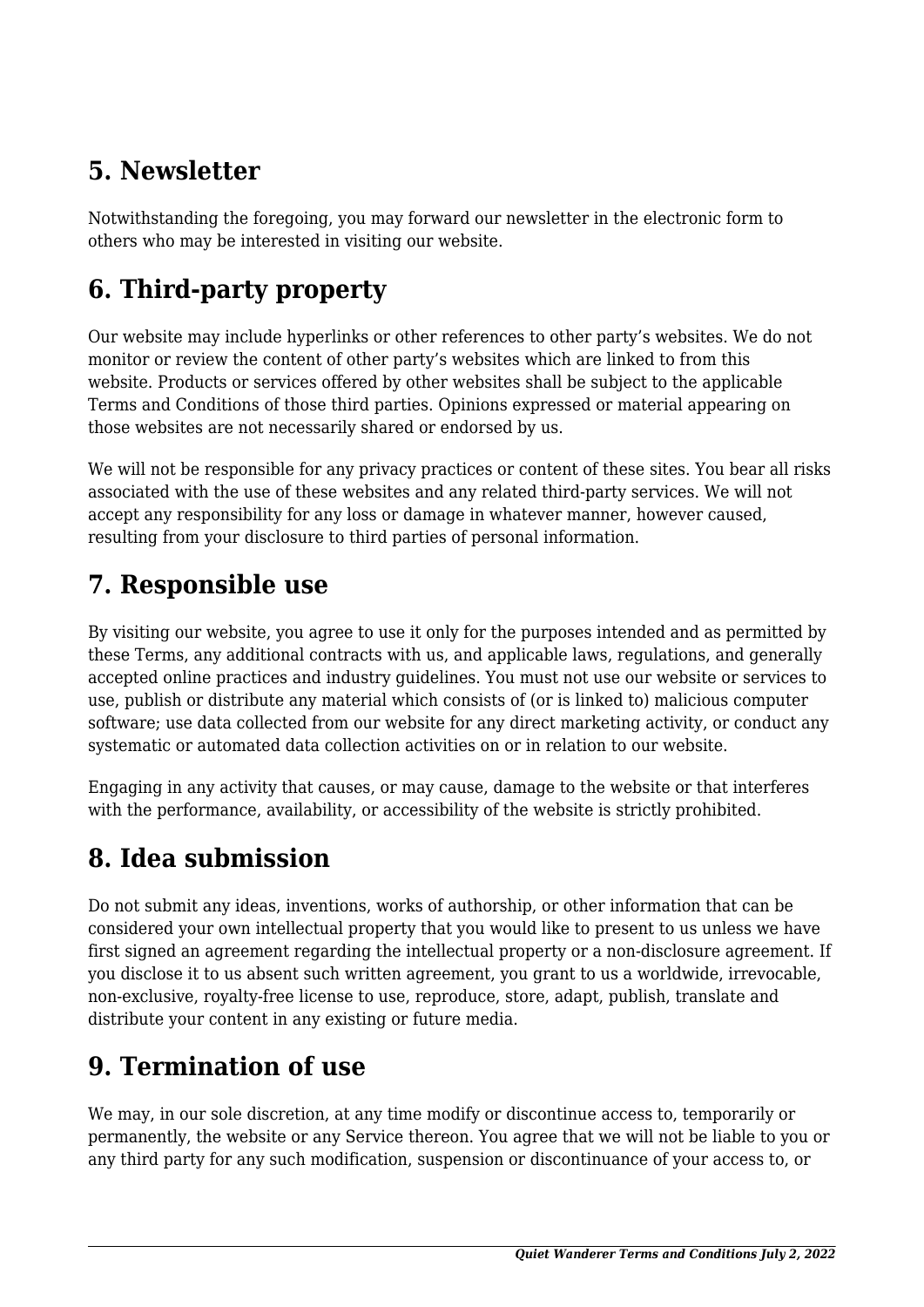use of, the website or any content that you may have shared on the website. You will not be entitled to any compensation or other payment, even if certain features, settings, and/or any Content you have contributed or have come to rely on, are permanently lost. You must not circumvent or bypass, or attempt to circumvent or bypass, any access restriction measures on our website.

### **10. Warranties and liability**

Nothing in this section will limit or exclude any warranty implied by law that it would be unlawful to limit or to exclude. This website and all content on the website are provided on an "as is" and "as available" basis and may include inaccuracies or typographical errors. We expressly disclaim all warranties of any kind, whether express or implied, as to the availability, accuracy, or completeness of the Content. We make no warranty that:

- this website or our content will meet your requirements;
- this website will be available on an uninterrupted, timely, secure, or error-free basis.

Nothing on this website constitutes or is meant to constitute, legal, financial or medical advice of any kind. If you require advice you should consult an appropriate professional.

The following provisions of this section will apply to the maximum extent permitted by applicable law and will not limit or exclude our liability in respect of any matter which it would be unlawful or illegal for us to limit or to exclude our liability. In no event will we be liable for any direct or indirect damages (including any damages for loss of profits or revenue, loss or corruption of data, software or database, or loss of or harm to property or data) incurred by you or any third party, arising from your access to, or use of, our website.

Except to the extent any additional contract expressly states otherwise, our maximum liability to you for all damages arising out of or related to the website or any products and services marketed or sold through the website, regardless of the form of legal action that imposes liability (whether in contract, equity, negligence, intended conduct, tort or otherwise) will be limited to the total price that you paid to us to purchase such products or services or use the website. Such limit will apply in the aggregate to all of your claims, actions and causes of action of every kind and nature.

#### **11. Privacy**

To access our website and/or services, you may be required to provide certain information about yourself as part of the registration process. You agree that any information you provide will always be accurate, correct, and up to date.

We have developed a policy to address any privacy concerns you may have. For more information, please see our **Privacy Statement** and our **[Cookie Policy](https://www.quiet-wanderer.com/cookie-policy-eu/?cmplz_region_redirect=true)**.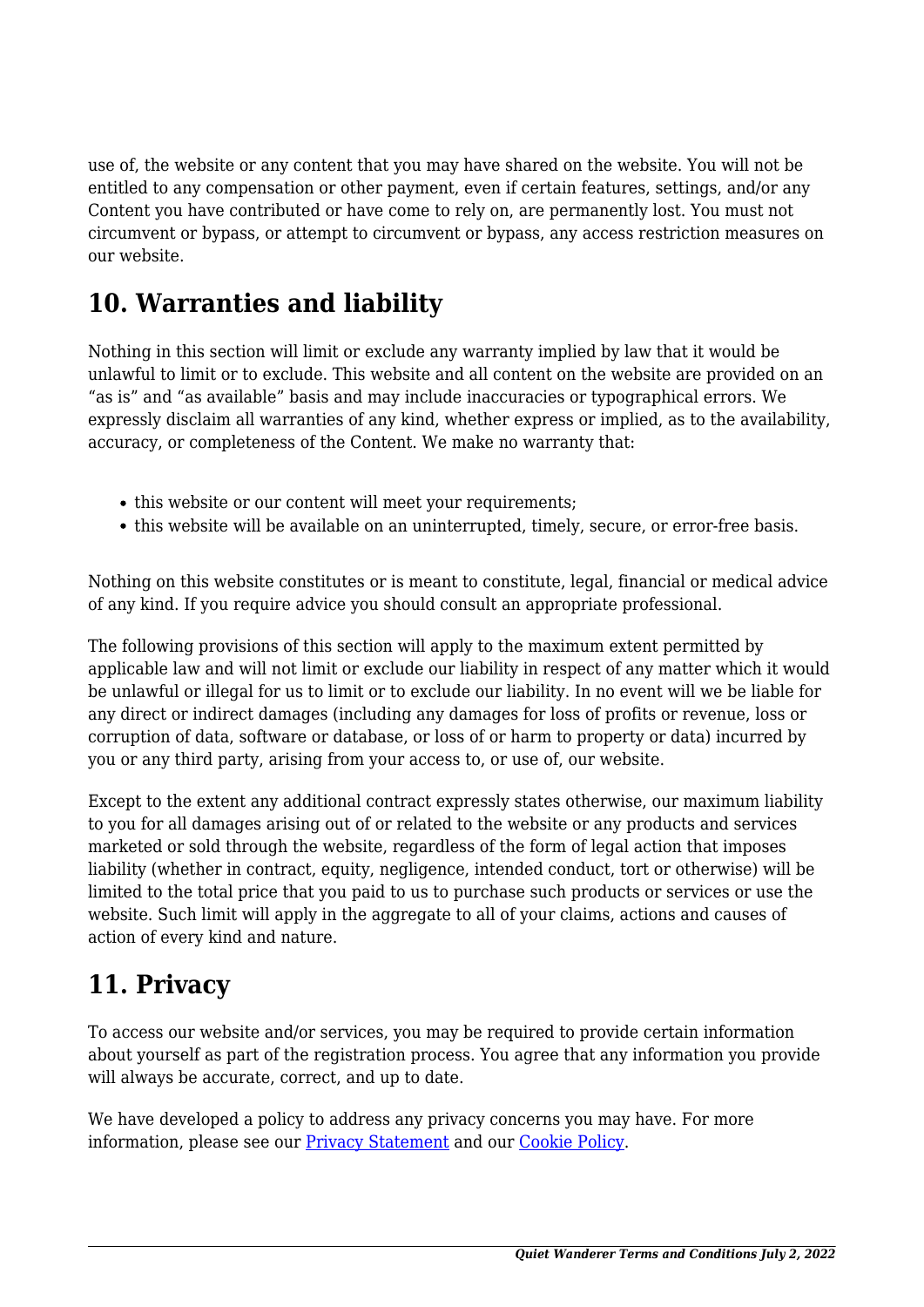# **12. Export restrictions / Legal compliance**

Access to the website from territories or countries where the Content or purchase of the products or Services sold on the website is illegal is prohibited. You may not use this website in violation of export laws and regulations of Germany.

### **13. Affiliate marketing**

Through this Website we may engage in affiliate marketing whereby we receive a percentage of or a commission on the sale of services or products on or through this website. We may also accept sponsorships or other forms of advertising compensation from businesses. This disclosure is intended to comply with legal requirements on marketing and advertising which may apply, such as the US Federal Trade Commission Rules.

#### **14. Assignment**

You may not assign, transfer or sub-contract any of your rights and/or obligations under these Terms and conditions, in whole or in part, to any third party without our prior written consent. Any purported assignment in violation of this Section will be null and void.

#### **15. Breaches of these Terms and conditions**

Without prejudice to our other rights under these Terms and Conditions, if you breach these Terms and Conditions in any way, we may take such action as we deem appropriate to deal with the breach, including temporarily or permanently suspending your access to the website, contacting your internet service provider to request that they block your access to the website, and/or commence legal action against you.

# **16. Indemnification**

You agree to indemnify, defend and hold us harmless, from and against any and all claims, liabilities, damages, losses and expenses, relating to your violation of these Terms and conditions, and applicable laws, including intellectual property rights and privacy rights. You will promptly reimburse us for our damages, losses, costs and expenses relating to or arising out of such claims.

#### **17. Waiver**

Failure to enforce any of the provisions set out in these Terms and Conditions and any Agreement, or failure to exercise any option to terminate, shall not be construed as waiver of such provisions and shall not affect the validity of these Terms and Conditions or of any Agreement or any part thereof, or the right thereafter to enforce each and every provision.